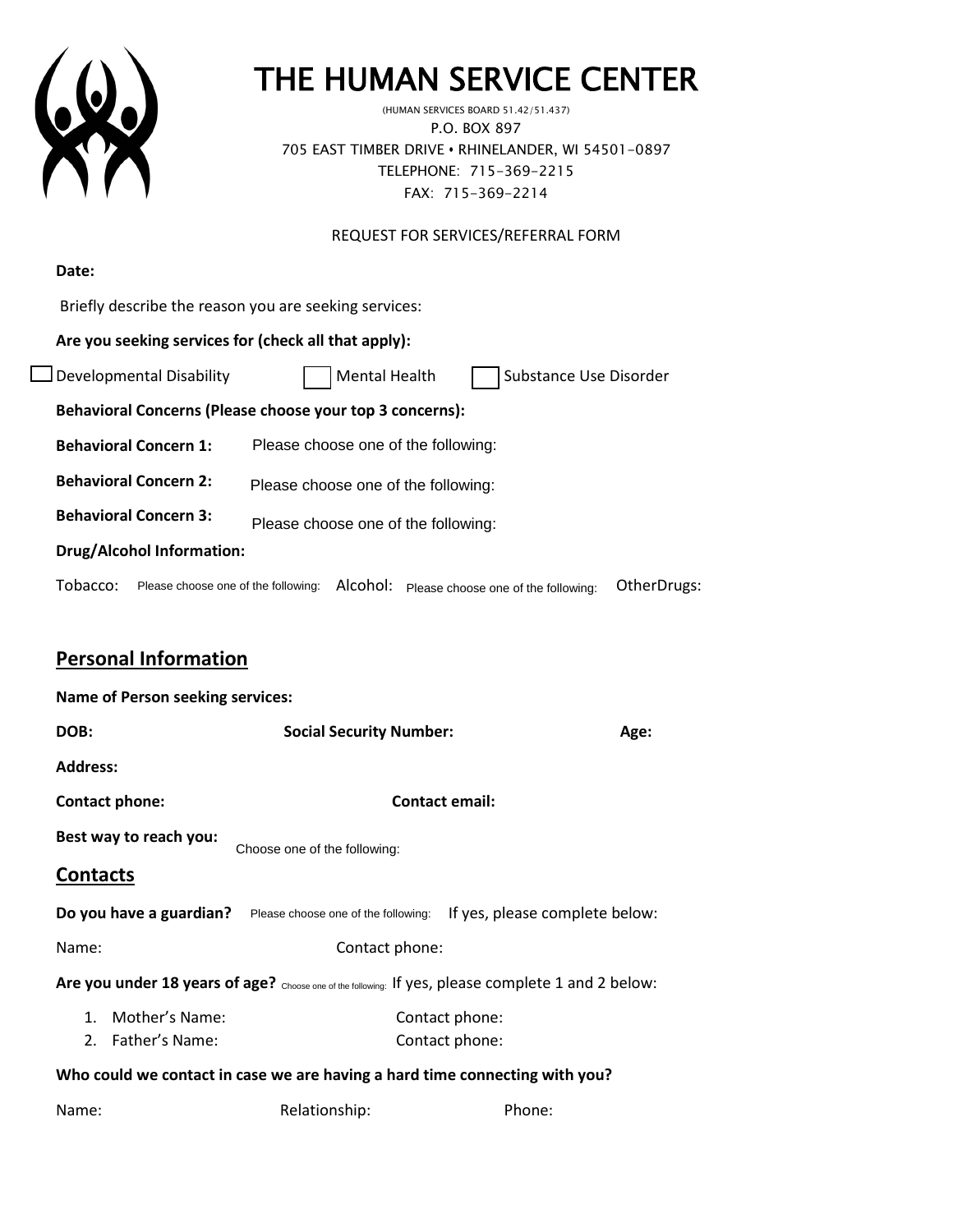#### **Living Arrangements**

| Who do you live with? (check all that apply)                                                                |  |  |  |  |  |  |
|-------------------------------------------------------------------------------------------------------------|--|--|--|--|--|--|
| Significant other<br>Spouse<br>Children<br>Self<br>Roommate<br>Parents                                      |  |  |  |  |  |  |
| Siblings<br>Other:                                                                                          |  |  |  |  |  |  |
| <b>Work/School:</b> (Check all that apply)                                                                  |  |  |  |  |  |  |
| Seeking Employment   Student: School/Grade<br>Working FT/PT<br>Not Working                                  |  |  |  |  |  |  |
| <b>SSDI</b><br>SSI                                                                                          |  |  |  |  |  |  |
| <b>Providers</b>                                                                                            |  |  |  |  |  |  |
| Do you take medications? Choose one of the following: If yes, please complete 1 and 2 below:                |  |  |  |  |  |  |
| 1.<br><b>Medication Name:</b><br>Phone number?<br>Who is the prescriber?<br>2.                              |  |  |  |  |  |  |
| Current Providers: Please list the name, clinic, and phone number for each provider.                        |  |  |  |  |  |  |
| <b>Primary Doctor:</b>                                                                                      |  |  |  |  |  |  |
| Psychiatrist:                                                                                               |  |  |  |  |  |  |
| <b>Substance Use Counselor:</b>                                                                             |  |  |  |  |  |  |
| Mental Health:                                                                                              |  |  |  |  |  |  |
| Occupational Therapist/Physical Therapist/Speech Language Pathologist:                                      |  |  |  |  |  |  |
| Other:                                                                                                      |  |  |  |  |  |  |
| Please check any you are currently involved with:                                                           |  |  |  |  |  |  |
| Social Services<br>Juvenile Justice<br><b>Child Protective Services</b><br><b>Adult Protective Services</b> |  |  |  |  |  |  |
| Probation/Parole<br><b>Coordinated Services Team</b>                                                        |  |  |  |  |  |  |
| <b>Insurance:</b> (check all that apply)                                                                    |  |  |  |  |  |  |
| Insurance(Name):<br>MA<br>Katie Beckett<br>Medicare<br>None                                                 |  |  |  |  |  |  |
|                                                                                                             |  |  |  |  |  |  |

### **Signature**

I understand that by submitting this form I will be contacted to further discuss my request for services to see if my needs can be met by The Human Service Center. Further I understand that if staff are not able to reach me directly, they have my permission to contact the person listed above as my contact.

I further understand that participation in any of these services is voluntary and requires a commitment. It will require attending appointments, completing any assignments, and completing documentation that is part of the service programs.

#### **Signature:**